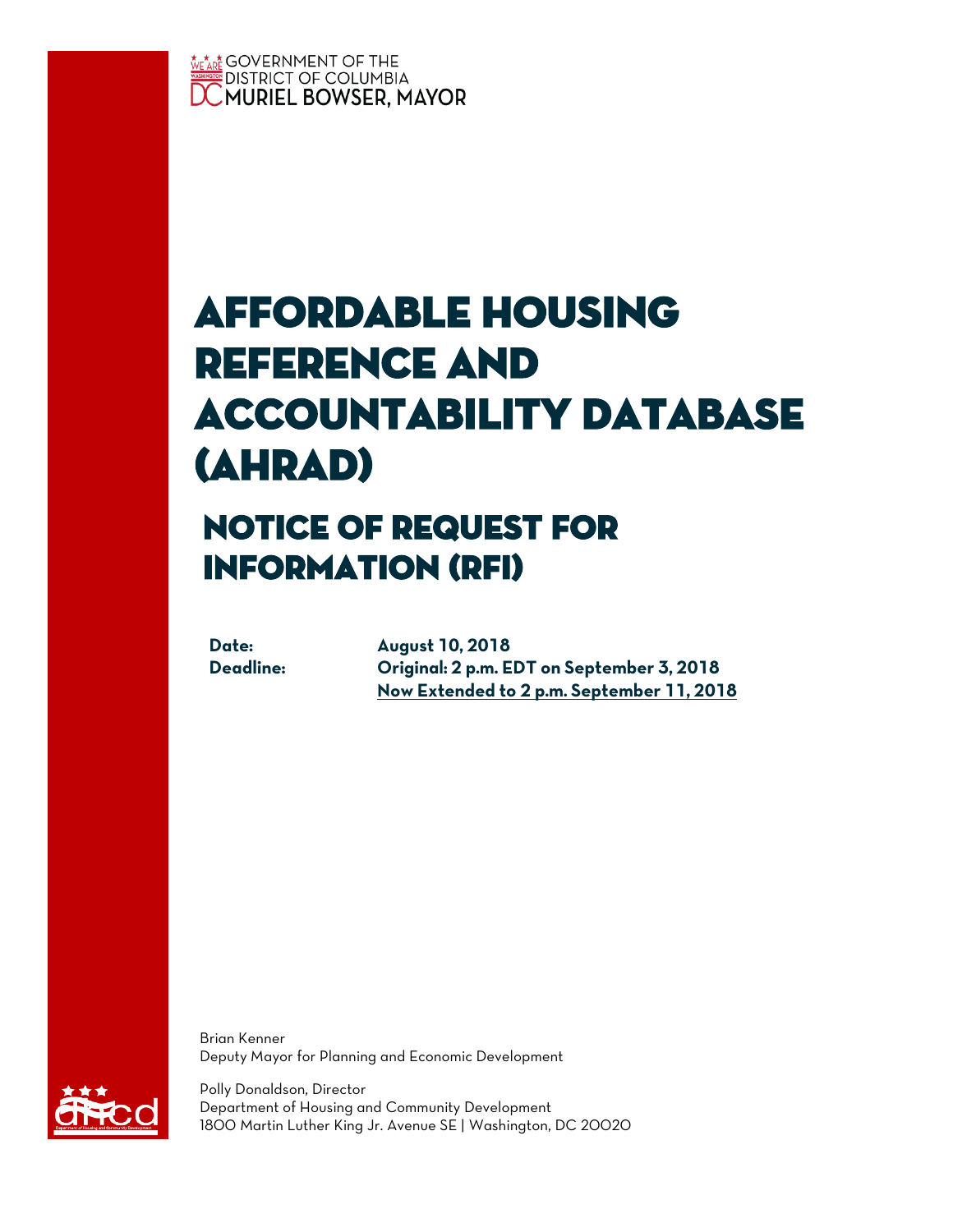### **Table of Contents**

| District of Columbia Government Database and Ongoing Process Implementation |  |
|-----------------------------------------------------------------------------|--|
|                                                                             |  |
|                                                                             |  |
|                                                                             |  |
|                                                                             |  |
|                                                                             |  |
|                                                                             |  |
|                                                                             |  |
|                                                                             |  |
|                                                                             |  |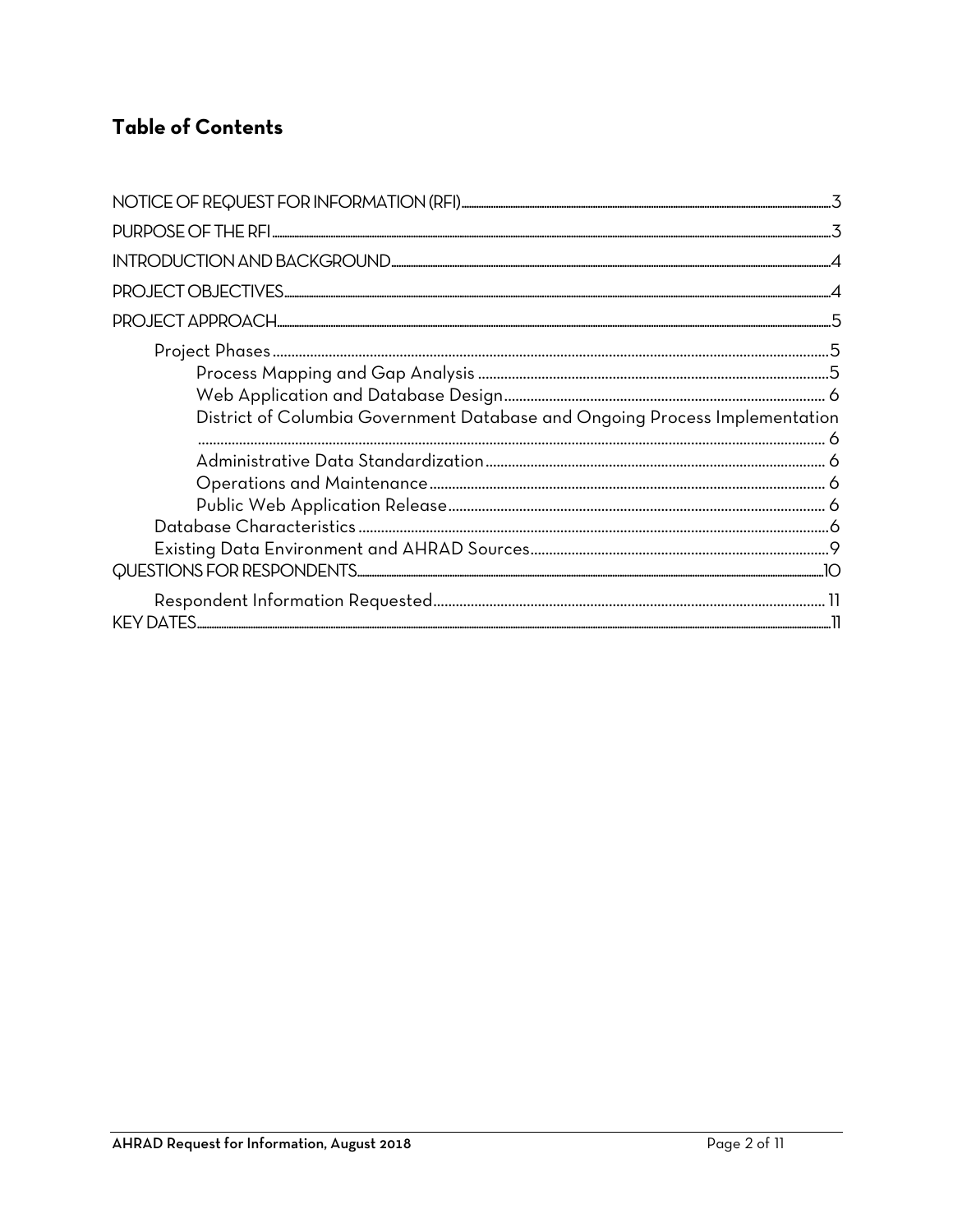### <span id="page-2-0"></span>Notice of request for information (RFI)

The District of Columbia Department of Housing and Community Development (DHCD) is requesting input on the design and approach to a new database and public website it is anticipating creating to provide District government agencies and residents comprehensive reference information on affordable housing in the District of Columbia drawn from existing administrative and public datasets. In addition to requesting information and comments on the technical aspects of the design and work plan for the Affordable Housing Reference and Accountability Database (AHRAD), DHCD welcomes suggestions on approaches to implementing the database and public website.

This document is a RFI only. It is not being posted as a statement of work (SOW) at this time, nor does it constitute a Request for Proposal (RFP) or Request for Application (RFA) or a promise to issue any related solicitation in the future.

Respondents are advised that DHCD will not pay for any information or administrative costs incurred in response to this RFI. All costs associated with responding to this RFI will be solely at the interested party's expense. Not responding to this RFI does not preclude participation in any future solicitation.

### <span id="page-2-1"></span>PURPOSE OF THE RFI

The purpose of this RFI is to solicit input from information technology professionals and DC's affordable housing and real estate community on the technical aspects of the design and work plan for the proposed AHRAD. Stakeholders responding to this RFI are asked to provide informed responses and feedback regarding the project overview below and describe any benefits, changes, limitations, unintended consequences, and potential economic gains or losses that may result from the project. In addition, respondents can provide recommendations (including proposed draft language for a future solicitation) regarding the best approach for system design and implementation—specifically noting how the system would address the District's objectives.

We encourage responses from organization or individuals with experience and expertise in providing public web-accessible electronic databases and records and document management services to local or federal government agencies particularly in the in the real estate, rental housing regulation, land management, or planning fields. We also encourage responses from individuals or organizations interested in using the information provided by AHRAD. These users may include, but are not limited to, the following:

- real estate developers;
- residential technical assistance providers and counselors;
- investors:
- consultant services;
- research entities;
- title insurance companies;
- realtors: and
- property managers.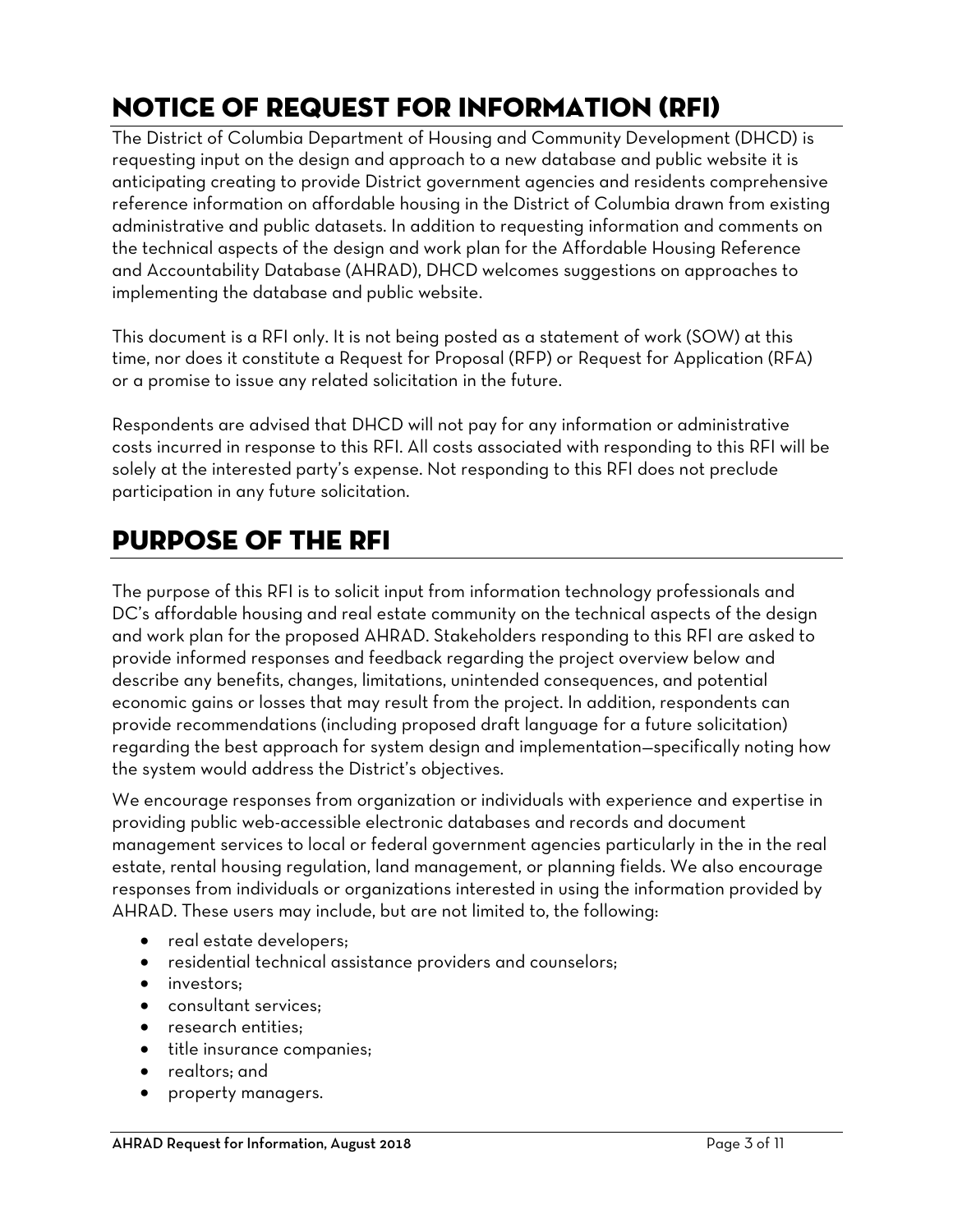### <span id="page-3-0"></span>INTRODUCTION AND BACKGROUND

The District of Columbia contains considerable rent- and income-restricted residential real estate. These units and properties have the objective of reducing housing instability and the housing cost burden for low- and moderate-income households in the District. Some of this real estate is restricted by covenants or contracts recorded by the District Government or the federal government in return for financing or operating assistance. Others have covenants that have been placed by the District in return for advantageous consideration in the zoning process or in return for the disposition of public property. The District's rent stabilization policies, commonly referred to as rent control, and other private efforts also contribute to this stock of housing.

There are currently numerous sources of information on various aspects of this stock, from recorded legal documents to administrative databases maintained by the government and private entities tracking real estate sales, conditions, and financing. The Deputy Mayor for Planning and Economic Development (DMPED) maintains an Affordable Housing Database that tracks the additions to the stock from the programs it oversees. No single source, however, provides a comprehensive, up-to-date, regular, and reliable understanding of this entire income- and rent-restricted housing stock. Moreover, in the current data environment, the sources of data do not share unique identifiers to facilitate merging and a single reference dataset that can serve as a Rosetta Stone for these data does not exist. This makes it difficult for the public, industry and District government to quickly pull together an accurate picture of the size and composition of this stock, let alone of the people it is serving or the changes it is undergoing.

The result is that the existing data environment generates a variety of responses to questions such as, how much affordable housing does the District have, where does the District need affordable housing, what type of affordable housing does the District need, where is affordable housing needed? The lack of reference data system that provides basic stable data to public and government users can be a hindrance to the efficient production, preservation and allocation of affordable units and effective policy analysis and communications.

The AHRAD project seeks to remedy this current gap in our knowledge by creating both a comprehensive reference dataset that is continually being added to and updated as changes occur in the rent and income restricted housing stock and, within this dataset, providing a unique ID that can be included in other datasets to facilitate creating, sharing and merging data outside of the AHRAD dataset.

### <span id="page-3-1"></span>PROJECT OBJECTIVES

 To create an information management system comprised of specific information management processes and a technological solution, to use as a reference source for reporting on the stock of all the rent and income restricted units and properties in the District of Columbia.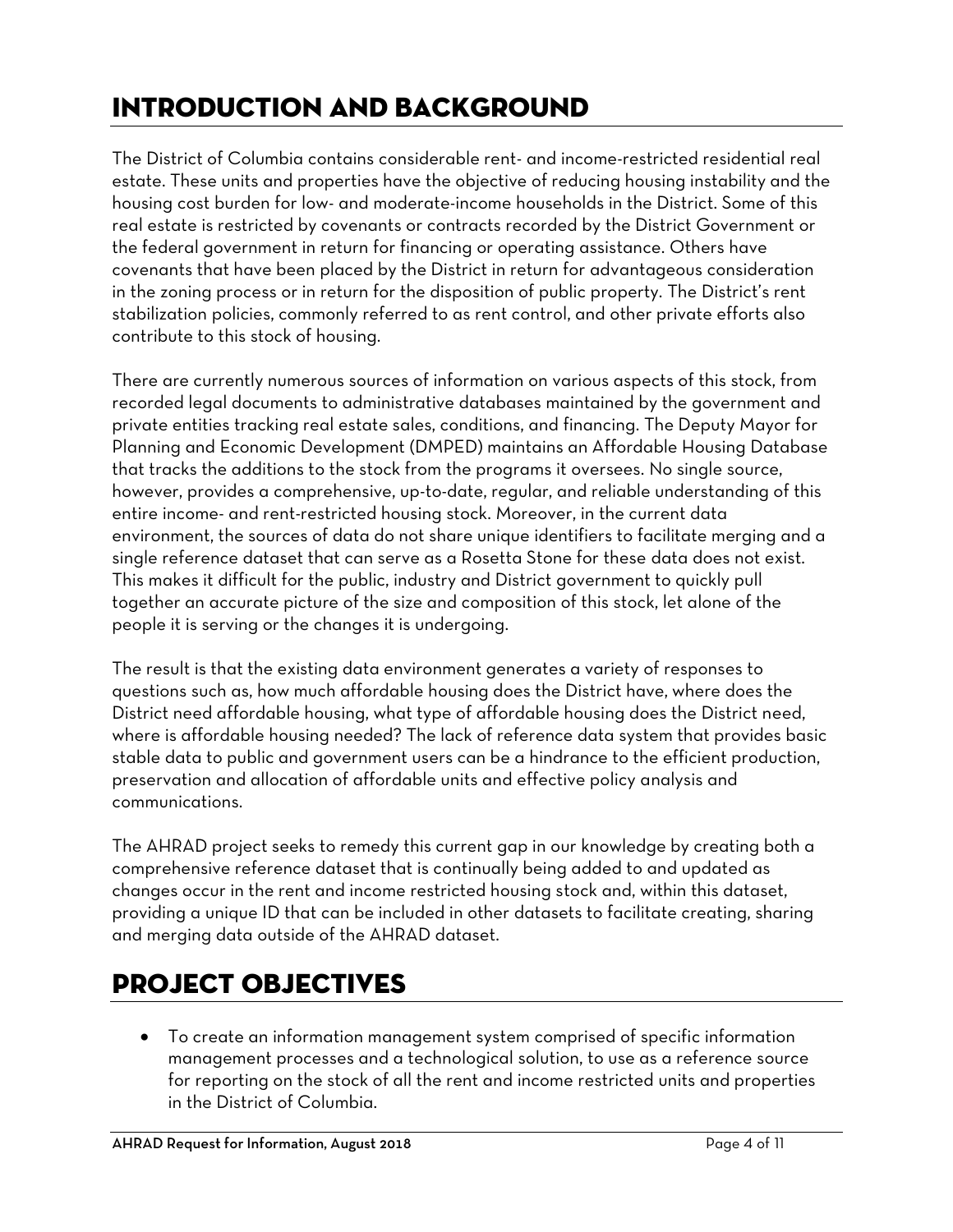To create a reference database of all the rent and income restricted units and properties in the District of Columbia that can serve as a "golden record" to differentiate each unique property, thus increasing the standardization, matching, and integration of records related to affordable housing across the programs of the District government.

### <span id="page-4-0"></span>PROJECT APPROACH

If implemented, the AHRAD project will provide a system for collecting, standardizing, and updating records of affordable housing in the District of Columbia. It is meant to build off of rather than replace existing administrative and public sources of data. Though the AHRAD system is not meant to be a working or real-time database for the administration of any specific program or agency it will become the source of basic project information for these systems in starting a new record or in cleaning and confirming the information that they contain on affordable housing projects. The system must be flexible enough to accept data from a range of sources, both those that are currently existing and formats that might be reasonably anticipated in the future. Overtime it is expected that the interaction between the administrative data systems and AHRAD and the public will lead to a much more seamless data environment and increasingly greater and more complex integration of component systems.

As the name implies, the AHRAD will serve as a reference for identifying, tracking, and communicating the recent status of these properties and units in the District of Columbia. In the simplest terms, AHRAD would provide a regularly updated list of unique entries containing identifying and descriptive information of rent and income restricted properties and units in the District of Columbia.

The standardized records in the AHRAD would also be used to standardize records across District of Columbia's administrative data. Eventually, all property related databases in the District would be expected to contain a "unique ID" developed for AHRAD that would identify the record as being associated with an affordable housing program linking that property or unit directly to AHRAD and data on that project across District government data sources.

#### <span id="page-4-1"></span>**Project Phases**

If implemented, it is anticipated that the project will be conducted in several phases. Input is sought on this proposed phasing:

#### <span id="page-4-2"></span>Process Mapping and Gap Analysis

In this phase the contractor will work with agency staff to assess the current processes for gathering affordable housing information. The contractor will also determine what affordable housing information is not currently being captured. After mapping the current processes, the contractor will assess where technological and process improvements are needed in order to ensure the comprehensiveness and accuracy of administrative data.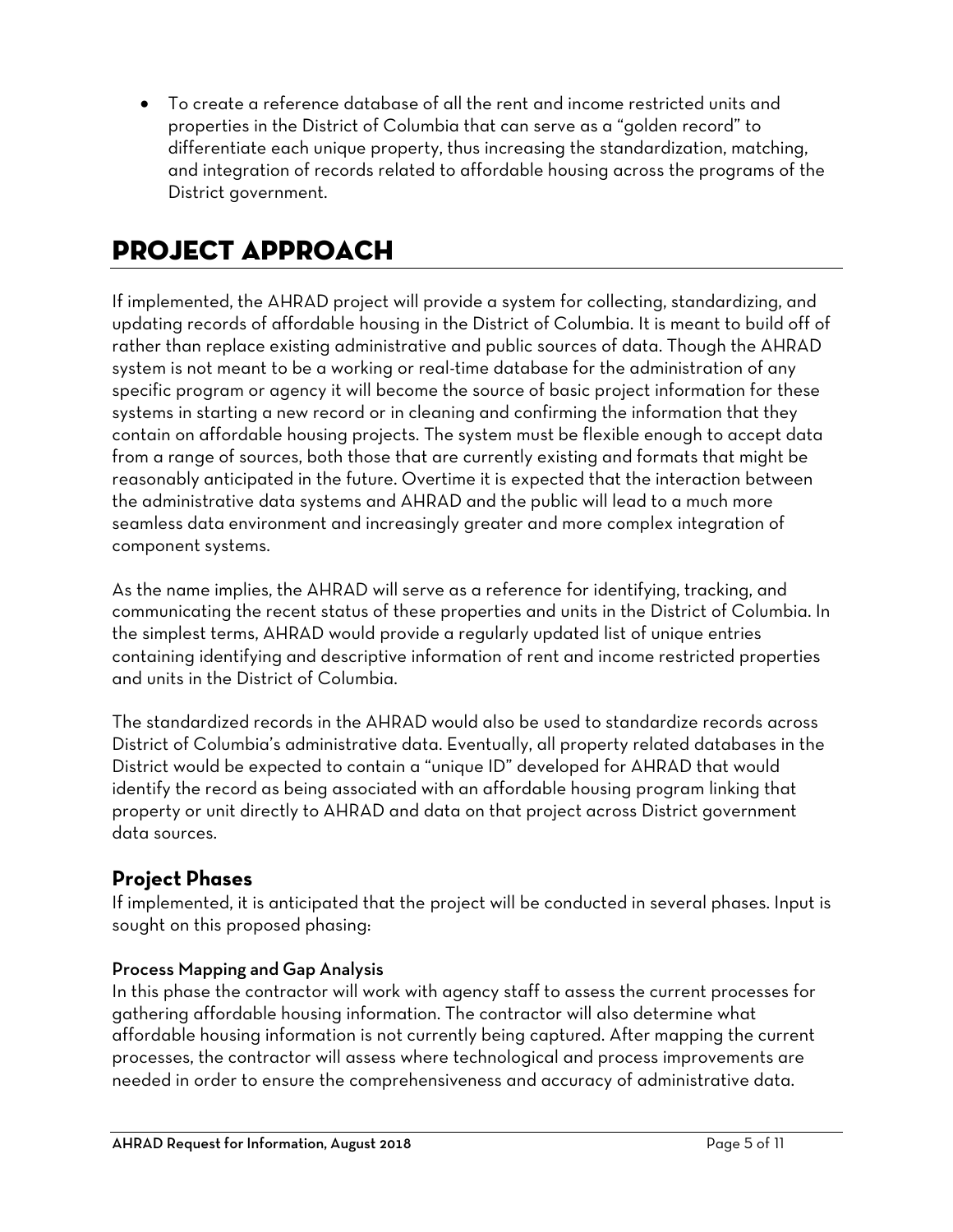#### <span id="page-5-0"></span>Web Application and Database Design

In this phase the contractor will work with DHCD staff, in consultation with DMPED and the Office of the Chief Technology Officer (OCTO), to develop detailed plans for a relational database management systems (RDBMS) that meets the requirements of the agency and present these plans to senior staff of the agency for final approval.

#### <span id="page-5-1"></span>District of Columbia Government Database and Ongoing Process Implementation

In this phase the contractor will implement the database including beta testing, staff training, and a period of trouble shooting after release.

#### <span id="page-5-2"></span>Administrative Data Standardization

In this phase the District and current contractors managing District data will implement systems to update their records using AHRAD's unique ID and the information contained in the AHRAD system.

#### <span id="page-5-3"></span>Operations and Maintenance

This is the permanent operations phase of the project, in which District staff/ Contractors will maintain the existing records; update the data in AHRAD from existing sources and the input from the public; and proactively add sources and conduct research to add properties currently providing affordable housing to AHRAD that do not currently have records or have insufficient data to complete their AHRAD records using existing sources. While responses to this RFI and any subsequent solicitation must indicate a clear understanding of how this phase of AHRAD will be best implemented, this phase of the project should be considered separate from the initial design and implementation phases that are the subject of this RFI.

#### <span id="page-5-4"></span>Public Web Application Release

In this phase the contractor will implement the public facing web application including beta testing, staff training, and a period of trouble shooting after release.

#### <span id="page-5-5"></span>**Database Characteristics**

DHCD is willing to entertain any system that meets the objectives discussed above. To facilitate responding to the RFI, respondents may wish to respond in reaction to the system design outlined here.

DHCD currently conceives of AHRAD becoming a data intermediary between end-users and existing or future administrative data systems. Formally, the data in this system would circulate in a one direction from administrative and public data sources to becoming a "golden record" and back to these underlying systems to preserve the integrity of the AHRAD. (Figure 1, next page provides a heuristic illustration).

While it is anticipated that the AHRAD will gather a wide range of data from administrative and public data sources, the golden record that emerges from this data will contain a much more limited set of generally applicable, stable and unambiguous data sufficient to identify and provide a basic description of the property. At bare minimum, the golden records in the AHRAD system would contain: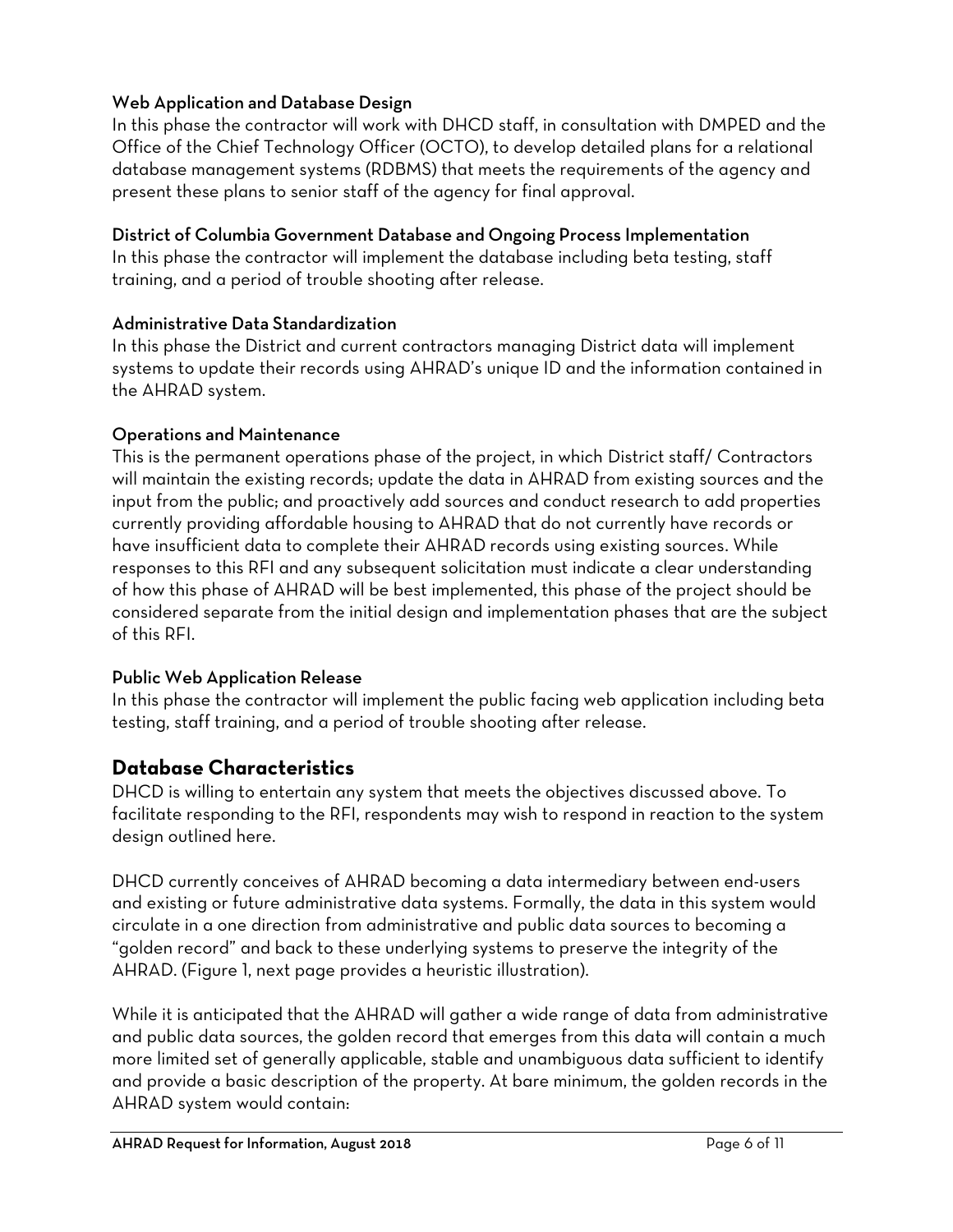- 1. A unique ID
- 2. A geographic description of the location of the property
- 3. A geographic description of the individual buildings and parcels associated with the property that provides a direct link to the DC GIS Master Address Repository
- 4. A description of the units found at the property
- 5. A listing of the assistance programs, rent or income restrictions associated with the property

As Figure 1 (next page) indicates it is then assumed that the administrative databases will attempt to integrate the standardized data into their data systems by using the unique ID and golden record data when starting new records or by confirming and updating their records with data from the golden record. These new or updated administrative records including any changes to properties or other information that may conflict with the current golden record would then be uploaded to the collector again on a regular schedule and the process would begin again. Similarly, as shown in Figure 1, outside users could communicate changes or concerns they have regarding the data to the AHRAD system.

It is important to note that Figure 1 does not attempt to show all the information flows used in confirming and standardizing the data. It also does not show administrative reporting and data work that will occur outside of AHRAD. The expectation is that public and government users would not be limited to the data in AHRAD for research and accountability efforts but that AHRAD in addition to facilitating the matching of data, would provide a service as a "control" for such efforts in determining the number, location, and characteristics of affordable properties in the District.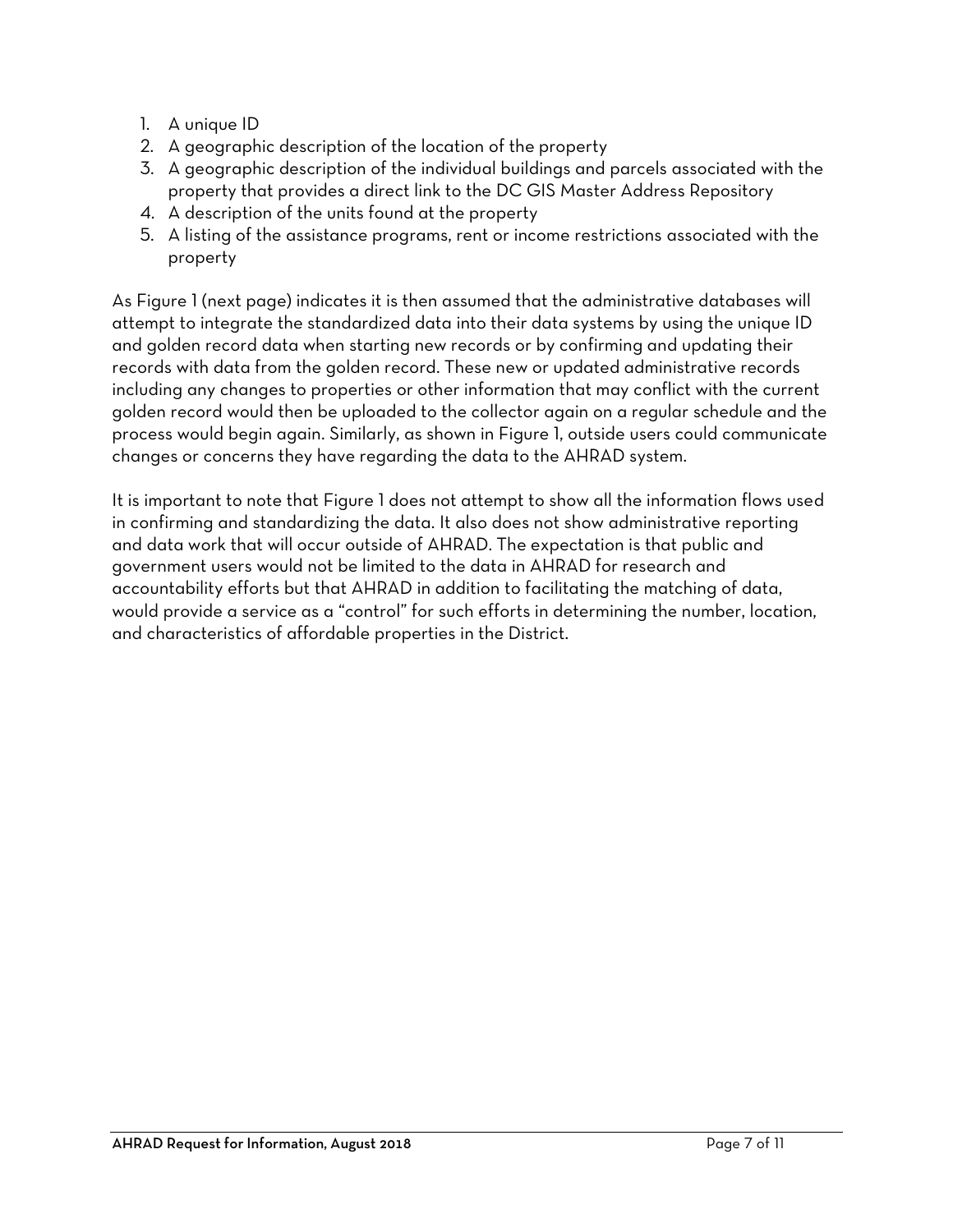

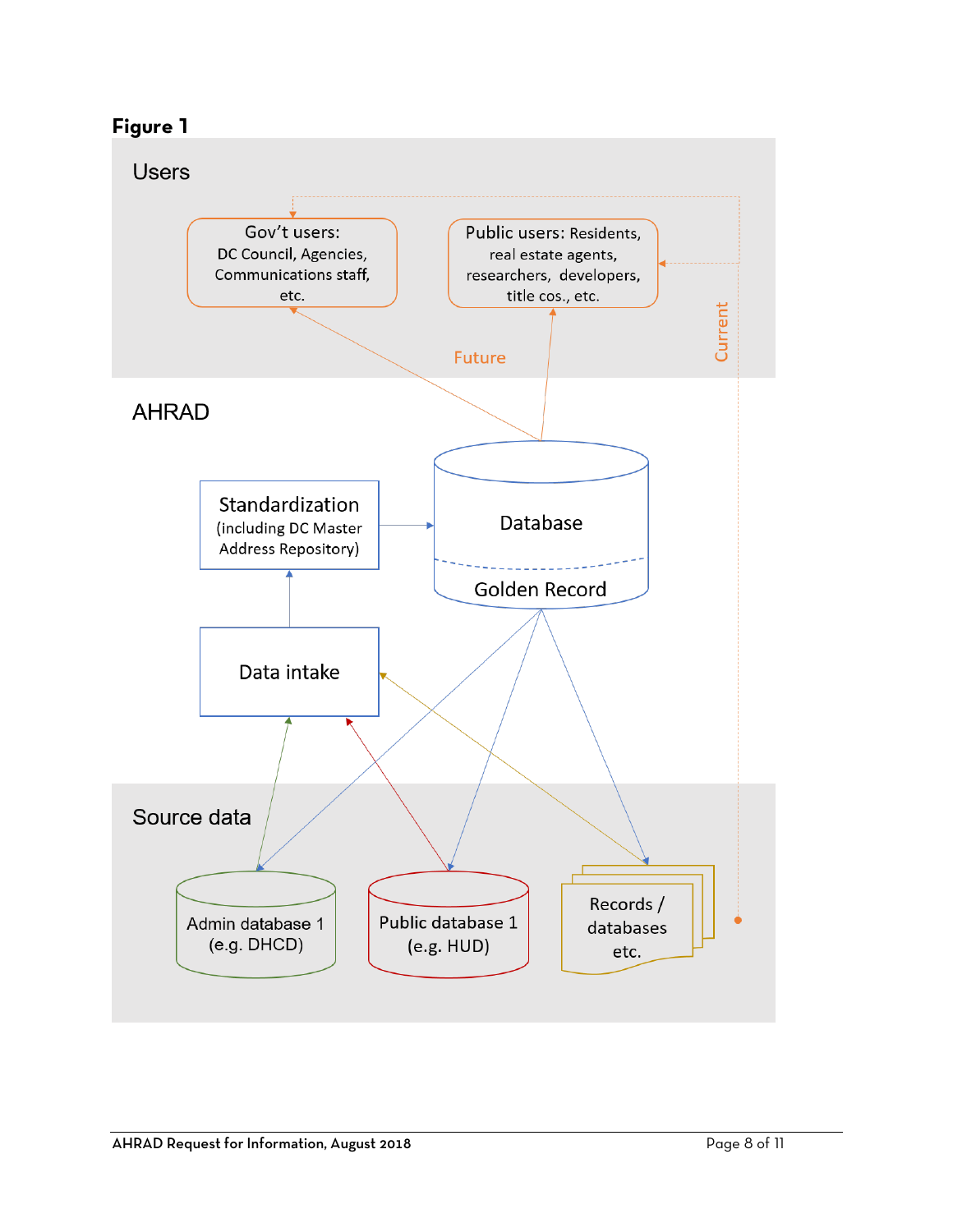#### **Existing Data Environment and AHRAD Sources Potential Data Sources (Types of Data) for AHRAD** Department of Housing and Community Development\* Development Finance Division Application system Development Finance Division Pipeline • Inclusionary Zoning Dashboard **•** Property Acquisition and Disposition Division Properties DCHousingSearch.org • Rent Control Clearinghouse Database (Forthcoming) Deputy Mayor for Planning and Economic Development (DMPED)\* DMPED Real Estate Project Pipeline Database Affordable Housing Database Office of Chief Technology Officer DC GIS Master Address Repository Department of Consumer and Regulatory Affairs **•** Business Licensing Online Services CorpOnline Online Construction Permit Intake (OCPI 2.0) • Property Information Verification System (PIVS) Department of Human Services\* Master leases Short-term Family Housing Department of Behavioral Health\* • Project and tenant based assistance DC Housing Authority\* Public Housing and Project Based Vouchers DC Housing Finance Agency\* 4-percent Low Income Housing Tax Credits and Bond Projects DC Office of Tax and Revenue • Real Property Tax Database Tax abatements U.S. Department of Housing and Urban Development\* Low Income Housing Credit Data System Physical Inspection Scores by State **•** Insured Multifamily Mortgages Database [https://data.hud.gov/data\\_sets.html](https://data.hud.gov/data_sets.html) Picture of Subsidized Housing Nongovernmental Public Sources • DC Preservation Catalog National Housing Preservation Database (NHPD) Private Vendors \*Core information providers that directly create/fund affordable housing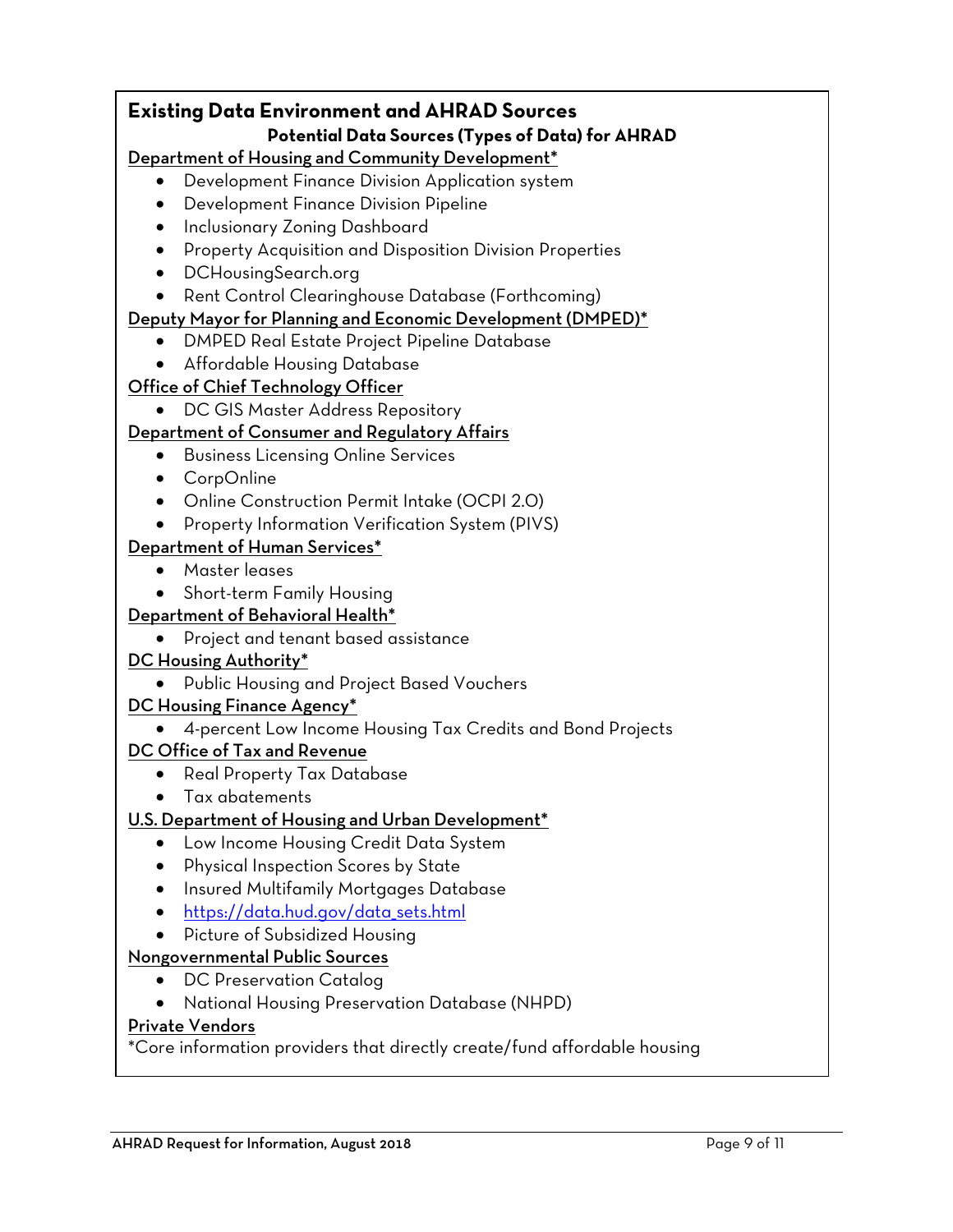As discussed and shown in the figure above, the District foresees AHRAD as complementing the existing data environment, sitting atop current and future administrative and public data systems. A list of the potential sources of information for AHRAD, whether ultimately used as inputs or for verification, is included in the text box.

### <span id="page-9-0"></span>QUESTIONS FOR RESPONDENTS

Comments and recommendations related to any of elements of the above project objectives, project description and database structure are welcome. Specific areas of interest are below. Respondents need not address all questions.

- 1. How well would the project approach and database structure described above address the project objectives?
	- a. Could the approach or structure be revised to more effectively address the objectives?
	- b. What risks or feasibility challenges could threaten success? What revisions to approach or structure would improve feasibility?
- 2. Is the phasing in of the project described above appropriate or are there other ways that the DHCD should consider splitting up the implementation of the project that would be more efficient or effective?
- 3. How should we define the properties and units to be included in AHRAD?
	- a. Should it be broad to include rent controlled units or others without direct federal or District subsidy?
- 4. What data sources or other information should be included in an eventual Scope of Work as likely sources for AHRAD?
- 5. What specific technology, programs or programming languages should the District consider in developing AHRAD?
- 6. What qualifications, experiences and credentials would be essential and beneficial for the developer of AHRAD? Provide rationale.
- 7. How should the system be operated and maintained once it is implemented and are there ways in which District should consider operating AHRAD as a Public-Private partnership and should the District consider any structure for AHRAD in which it does not own, directly manage or maintain AHRAD?
- 8. Are there innovative models that have been implemented elsewhere that offer insights for the District in developing AHRAD?
- 9. How many staff will be necessary to manage the AHRAD system?
- 10. What business rules or processes should be used to establish a reference address for a property?
- 11. What specific data points should be included in the golden record in addition to the Unique ID?